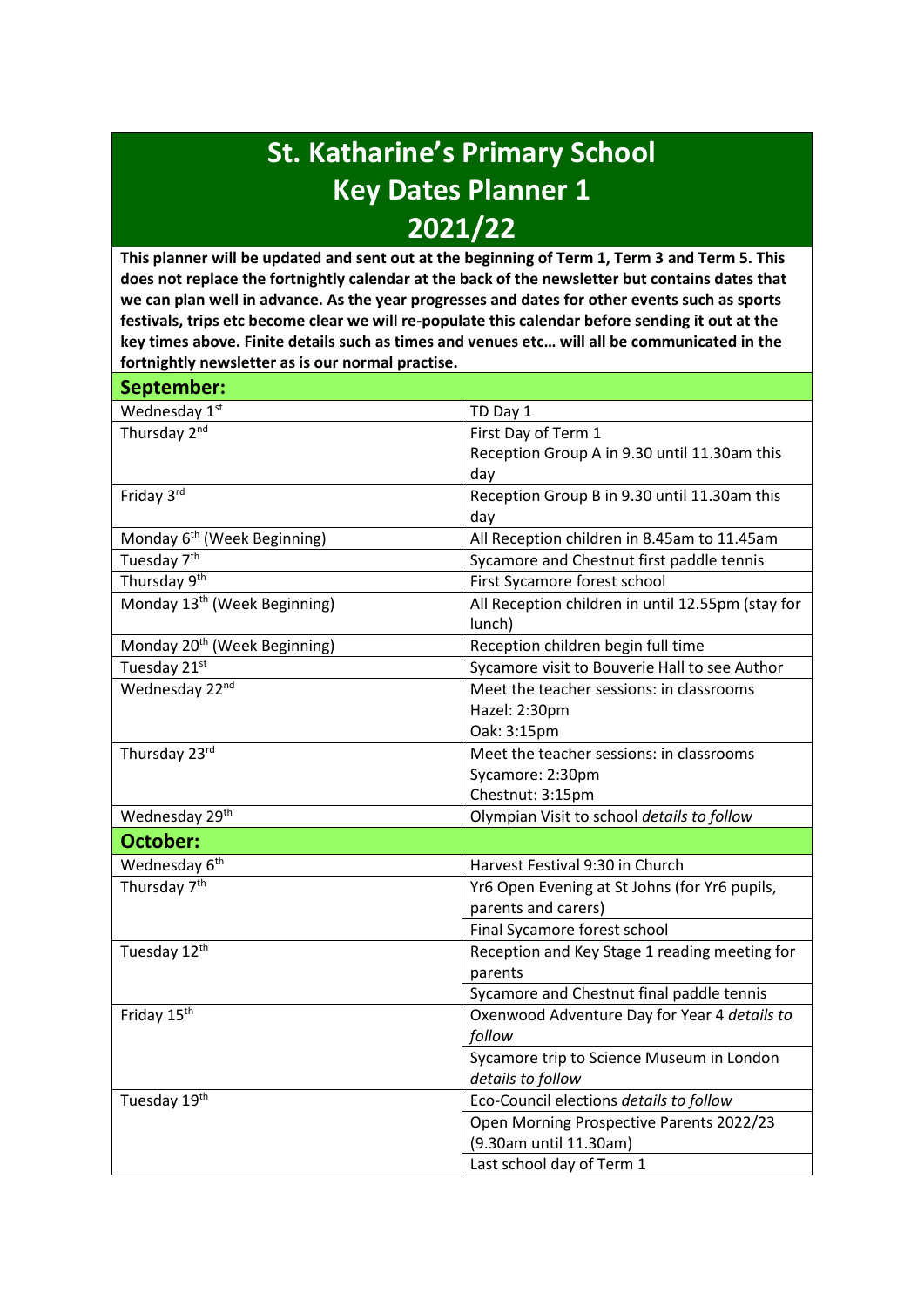| Wednesday 20 <sup>th</sup>      | TD Day 2                                        |
|---------------------------------|-------------------------------------------------|
| Sunday 31st                     | Deadline for secondary school applications      |
| <b>November:</b>                |                                                 |
| Monday 1st                      | First Day of Term 2                             |
| Friday 5 <sup>th</sup>          | Bonfire Night PTA details to follow             |
|                                 | Christmas boxes collection day - Trussell Trust |
| Thursday 11 <sup>th</sup>       | Remembrance Collective Worship venue and        |
|                                 | timings TBD                                     |
| Friday 12th                     | TD Day 3                                        |
| Friday 26 <sup>th</sup>         | St Katharine's Day Service In Church 9:30am     |
| Monday 29 <sup>th</sup>         | Sharing our Learning afternoon - parents        |
|                                 | invited in from 2.30pm until 3.15pm             |
| Tuesday 30 <sup>th</sup>        | 3:30 - 5:30 pm Parents Evening 1 Whole School   |
| <b>December:</b>                |                                                 |
| Wednesday 1st                   | 3:30 - 7:00 pm Parents Evening 1 Whole School   |
| Wednesday 8 <sup>th</sup>       | Sue Brady Christmas Lunch                       |
| Monday 13 <sup>th</sup>         | Nativity dress rehearsal 2pm - parents and      |
|                                 | grandparents welcome                            |
| Tuesday 14th                    | Nativity in Church 5:00 - 6:30pm                |
| Thursday 16 <sup>th</sup>       | Christmas Parties pm                            |
|                                 | children to bring party clothes to change into, |
|                                 | no food needed                                  |
| Friday 17th                     | Carol Service in School 2:15pm                  |
|                                 | Mince Pies & Sherry!                            |
|                                 | Last day of Term 2                              |
| January:                        |                                                 |
| Tuesday 4 <sup>th</sup>         | TD day 4                                        |
| Wednesday 5 <sup>th</sup>       | Beginning of Term 3                             |
| Saturday 15 <sup>th</sup>       | Deadline for primary school applications        |
| Tuesday 25 <sup>th</sup>        | Lego competition for Lego Club Members          |
|                                 | details to follow                               |
| February:                       |                                                 |
| Friday 18th                     | Last Day of Term 3                              |
| Monday 28 <sup>th</sup>         | First Day of Term 4                             |
| March:                          |                                                 |
| Thursday 3 <sup>th</sup>        | First Chestnut forest school                    |
| Friday 4 <sup>th</sup>          | World Book Day Dress Up                         |
| Thursday 17 <sup>th</sup>       | Key Stage 2 SATs information session for        |
|                                 | parents $2:30$ pm $-3.15$ pm                    |
| <b>April:</b>                   |                                                 |
| Monday 4 <sup>th</sup> (change) | 3.30pm - 7.00pm Parents Evening 2 whole         |
|                                 | school                                          |
| <b>Wednesday 6th (change)</b>   | 3.30pm - 5:30pm Parents Evening 2 whole         |
|                                 | school                                          |
| Thursday 7 <sup>th</sup>        | Final Chestnut forest school                    |
| Friday 8 <sup>th</sup>          | Interim Reports out to parents                  |
|                                 | Last day of Term 4                              |